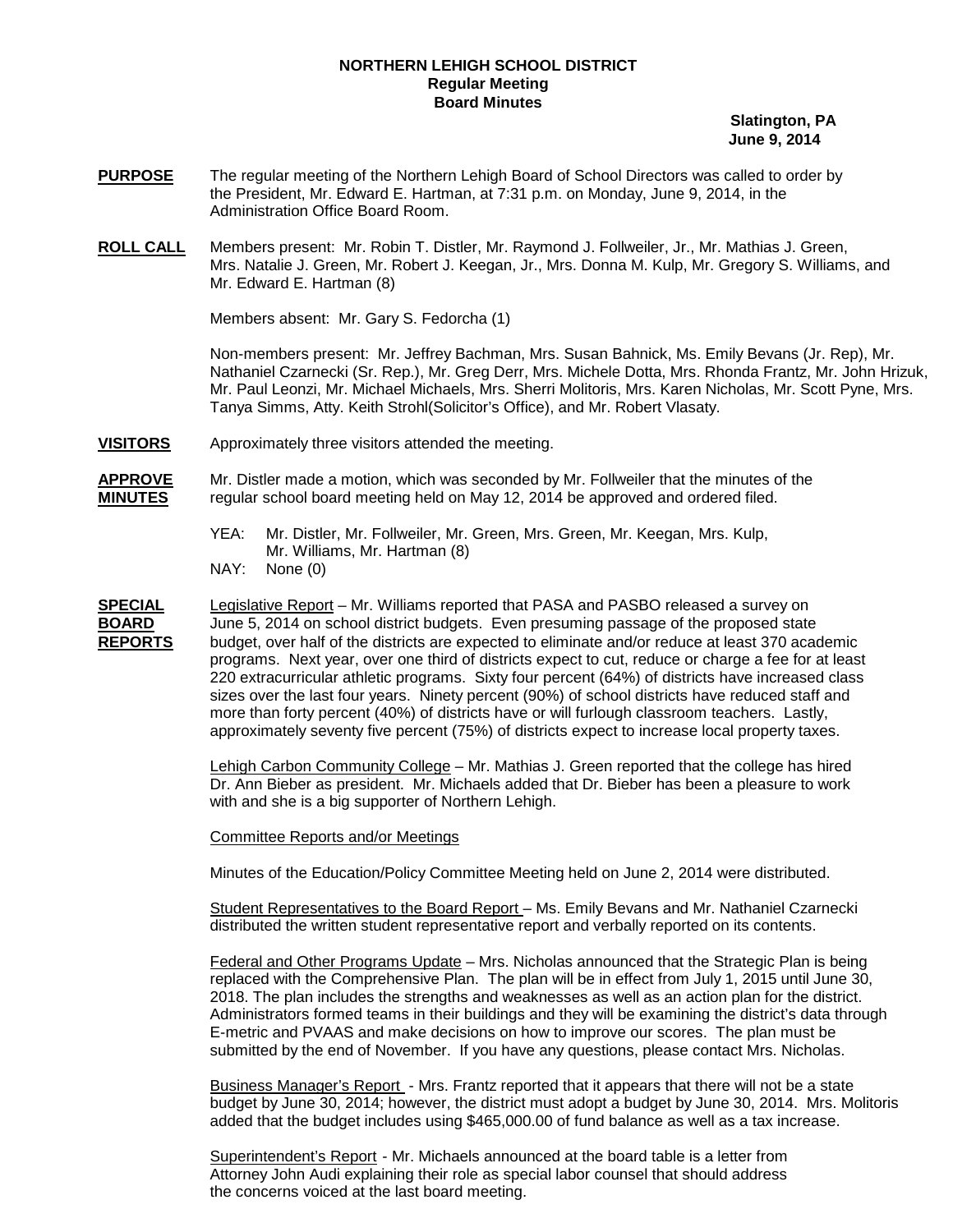## **SPECIAL** Mr. Michaels stated that Terry Ahner from the Times News, called to apologize that he would be **BOARD** unable to attend tonight's meeting because he was placed on assignment at a neighboring school. **REPORTS (cont.)** Mr. Michaels reported that the early dismissal day in May due to a power outage was a good drill for us to evaluate our performance and identify ways to improve for future emergencies. Mr. Michaels reported that the High School will be implementing Schoolwide Positive Behavior Support (SWPBS) next year. Mr. Michaels added that this includes working with students to improve their behavior but also for the faculty to stay positive through the transition. Mr. Michaels announced that he is very proud of Mr. Vlasaty and Mrs. Green for collaborating on making October the "Month of Caring." Mr. Michaels asked Mrs. Green to elaborate. Mrs. Green explained that while traditionally October is Breast Cancer Awareness month, she wanted to recognize and support awareness of all diseases. Mrs. Green added that she came up with the idea of the sports teams wearing camouflage in October with the theme of "Hunt for a Cure." Mr. Michaels thanked Mrs. Green and added that he thought it was a wonderful idea. Mr. Michaels reported that today a school district in Pennsylvania was on Fox news because a first grader brought a toy gun into the building. He went to the teacher and principal and explained that he brought his play backpack by mistake and the child was suspended anyway. Mr. Williams added that action can be contributed to a poorly worded policy. Mr. Michaels reminded the board that Baccalaureate will be held Thursday at 7 p.m. in the High School Auditorium and graduation will be Friday at 7 p.m. Mr. Michaels thanked Nathaniel Czarnecki for his outstanding service to the community and the Board of Education as Student Representative for the past two years. Mr. Hartman presented him with a gift of appreciation for his years of service to the Board of Education. **PERSONNEL** Mr. Williams made a motion, which was seconded by Mr. Green, that the Board of Education approves the following personnel items: Retirement With regret, accept the retirement resignation of Hali Kuntz from her position as Middle Resignation School Mathematics Teacher effective the end of the work day of her contractual H. Kuntz obligations for the 2013-2014 school year. At this time she will begin her retirement from the Northern Lehigh School District after 24 years of service. J. Hamm Accept the retirement resignation of Jayne Hamm from her position as Slatington Elementary Head Cook effective June 30, 2015. Contract language states that any bargaining unit employee who has worked for the district more than 20 years and gives notice to the district of retirement 12 ½ months prior to retirement date shall receive an additional \$500.00 upon retirement. Mrs. Hamm will retire in June, 2015 after 30 years of service. Substitute- Approve the following substitute teachers for the 2013-2014 school year at the 2013-2014 Instructional substitute teacher rates as approved on the Supplementary Personnel Salary Schedule: Rhiannon Brinker\* Grade 4-8 Math and English Kacey Galasso\* Elementary K-4 **\*Pending Verification of Missing Personnel File Items** Unpaid Approve the following unpaid volunteer classroom aide in the Senior High School Volunteer for the 2014-2015 school year: Renee Evans YEA: Mr. Distler, Mr. Follweiler, Mr. Green, Mrs. Green, Mr. Keegan, Mrs. Kulp, Mr. Williams, Mr. Hartman (8)

NAY: None (0)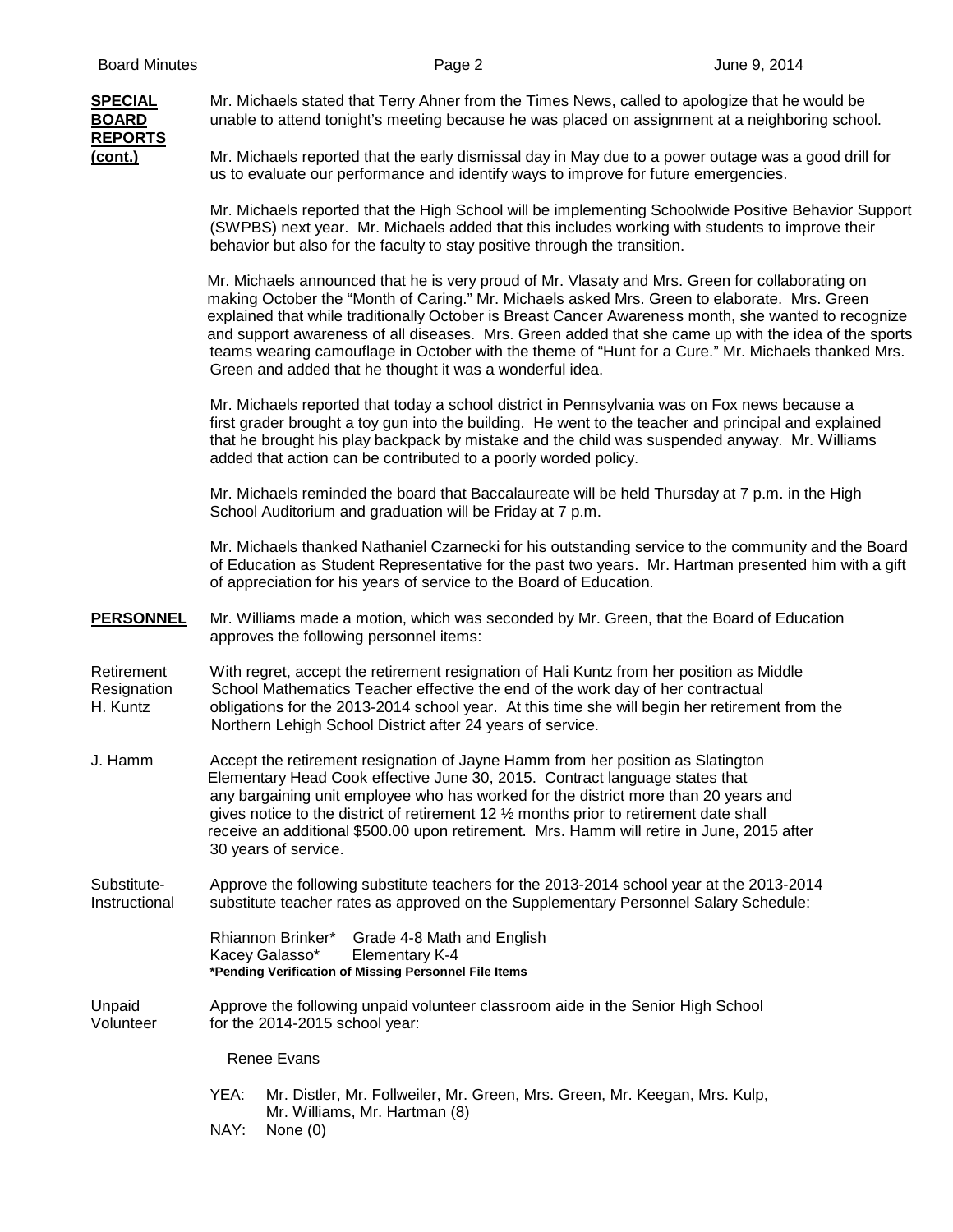| <b>Board Minutes</b>                                                                                    |                                                                                                                                                                                                                                                                                                                                                                                           |                                                                                                                                                                                                                                                       | Page 3 |  | June 9, 2014 |  |
|---------------------------------------------------------------------------------------------------------|-------------------------------------------------------------------------------------------------------------------------------------------------------------------------------------------------------------------------------------------------------------------------------------------------------------------------------------------------------------------------------------------|-------------------------------------------------------------------------------------------------------------------------------------------------------------------------------------------------------------------------------------------------------|--------|--|--------------|--|
| <b>POLICY</b>                                                                                           | Mr. Follweiler made a motion, which was seconded by Mrs. Kulp, that the Board of Education approves<br>the following policy items:                                                                                                                                                                                                                                                        |                                                                                                                                                                                                                                                       |        |  |              |  |
| <b>Board Policy</b><br><b>First Reading</b>                                                             | Approve school board policy #224 - Pupils - Care of School Property, as presented after first<br>reading.                                                                                                                                                                                                                                                                                 |                                                                                                                                                                                                                                                       |        |  |              |  |
| List of<br>Organizations                                                                                | In accordance with School Board Policy #707, approve the list of organizations and their<br>appropriate group designation as presented by the Director of Support Services.                                                                                                                                                                                                               |                                                                                                                                                                                                                                                       |        |  |              |  |
| Non-Resident<br><b>Students</b>                                                                         | Approve the request of the parents of a kindergarten student at Peters Elementary School,<br>who are moving out of the school district, to allow their student to finish the 2013-2014 school<br>year in Northern Lehigh School District in accordance with school board policy #202.                                                                                                     |                                                                                                                                                                                                                                                       |        |  |              |  |
| Student-<br>Parent<br>Handbook                                                                          |                                                                                                                                                                                                                                                                                                                                                                                           | Approve the changes to the Elementary School Student-Parent Handbook as presented.                                                                                                                                                                    |        |  |              |  |
|                                                                                                         | Approve the changes to the Middle School Student-Parent Handbook as presented.                                                                                                                                                                                                                                                                                                            |                                                                                                                                                                                                                                                       |        |  |              |  |
|                                                                                                         | YEA:<br>NAY:                                                                                                                                                                                                                                                                                                                                                                              | Mr. Distler, Mr. Follweiler, Mr. Green, Mrs. Green, Mr. Keegan, Mrs. Kulp,<br>Mr. Williams, Mr. Hartman (8)<br>None $(0)$                                                                                                                             |        |  |              |  |
| <b>CONFER-</b><br><b>ENCES</b>                                                                          |                                                                                                                                                                                                                                                                                                                                                                                           | Mr. Follweiler made a motion, which was seconded by Mr. Green, that the Board of Education<br>approve the following conference:                                                                                                                       |        |  |              |  |
|                                                                                                         |                                                                                                                                                                                                                                                                                                                                                                                           | Susan Bahnick - PA School Nutrition Program Conference, July 28-30, 2014 - The Lancaster<br>Host Resort - Lancaster, PA - Lodging - \$224.00, Meals - \$120.00, Travel - \$90.72. Total<br>Approximate Cost: \$434.72 - Funding: Food Services Budget |        |  |              |  |
|                                                                                                         | YEA:<br>NAY:                                                                                                                                                                                                                                                                                                                                                                              | Mr. Distler, Mr. Follweiler, Mr. Green, Mrs. Green, Mr. Keegan, Mrs. Kulp,<br>Mr. Williams, Mr. Hartman (8)<br>None $(0)$                                                                                                                             |        |  |              |  |
| <b>CURRIC-</b><br><b>ULUM AND</b><br><b>INSTRUC-</b>                                                    | Mr. Williams made a motion, which was seconded by Mrs. Green, that the Board of Education<br>approves the following curriculum and instruction items:                                                                                                                                                                                                                                     |                                                                                                                                                                                                                                                       |        |  |              |  |
| <b>TION</b><br><b>CLIU #21</b><br>Notice of<br>Adoption of<br>Policies,<br>Procedures &<br>Use of Funds | Approve to adopt the Carbon Lehigh Intermediate Unit's Notice of Adoption of Policies,<br>Procedures and Use of Funds by School District for submission with the 2014-2015 IDEA B,<br>Section 611 project application, as presented.                                                                                                                                                      |                                                                                                                                                                                                                                                       |        |  |              |  |
| Title I &<br>Title IIA-<br>2014-2015                                                                    | Approve to authorize proper officials to execute contracts for Title I and Title IIA for the 2014-<br>2015 school year.                                                                                                                                                                                                                                                                   |                                                                                                                                                                                                                                                       |        |  |              |  |
| Pediatric<br>Therapeutic<br><b>Services</b><br>Agreement                                                | Authorize administration to enter into a three year agreement with Pediatric Therapeutic Services<br>to provide contracted speech therapists on an as needed basis at a cost of \$69.00 per hour<br>for the 2014-2015 school year and \$70.00 per hour for the 2015-2016 and 2016-2017 school<br>years.                                                                                   |                                                                                                                                                                                                                                                       |        |  |              |  |
| PATH PA<br>Treatment &<br><b>Healing Center</b><br>Center<br>Agreement<br>2014-2015                     | Approve to authorize proper officials to enter into an agreement between the Northern Lehigh<br>School District and the PATH PA Treatment & Healing Center for the purpose of furnishing<br>educational services for disruptive students for the 2014-2015 school year. Daily tuition rate<br>is \$58.78 and the Alternative Education for Disruptive Youth (AEDY) daily rate is \$63.78. |                                                                                                                                                                                                                                                       |        |  |              |  |
|                                                                                                         | YEA:<br>NAY:                                                                                                                                                                                                                                                                                                                                                                              | Mr. Distler, Mr. Follweiler, Mr. Green, Mrs. Green, Mr. Keegan, Mrs. Kulp,<br>Mr. Williams, Mr. Hartman (8)<br>None $(0)$                                                                                                                             |        |  |              |  |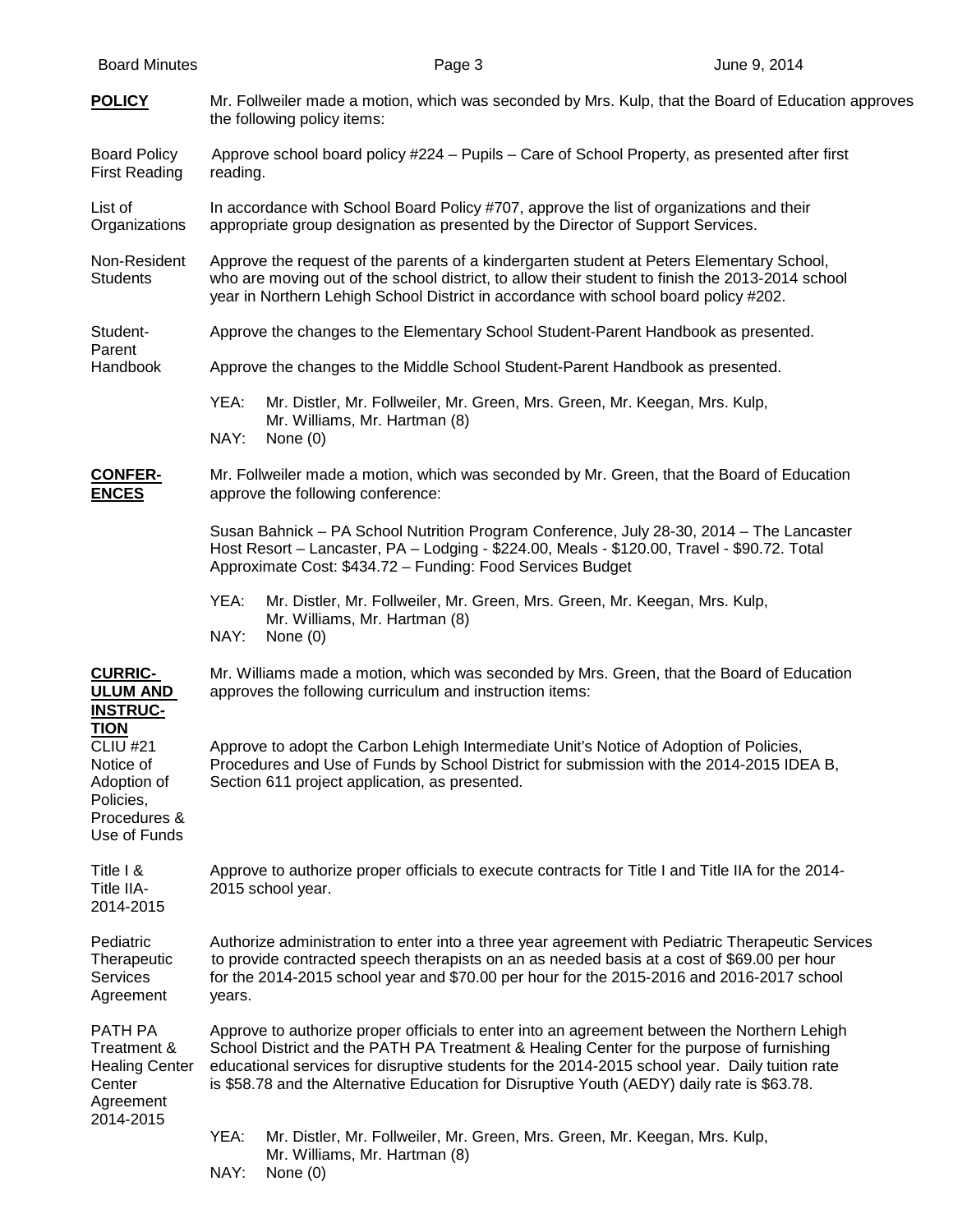| <b>Board Minutes</b>                                                                            | Page 4                                                                                                                                                                                                                                                                   | June 9, 2014 |  |  |  |  |  |
|-------------------------------------------------------------------------------------------------|--------------------------------------------------------------------------------------------------------------------------------------------------------------------------------------------------------------------------------------------------------------------------|--------------|--|--|--|--|--|
| <u>NEW</u><br><b>BUSINESS</b>                                                                   | Mr. Williams made a motion, which was seconded by Mr. Distler, that the Board of<br>Education approves the following new business items:                                                                                                                                 |              |  |  |  |  |  |
| Memorandum<br>Of Understand-<br>ing Computer<br>Technician in<br><b>Clerical Agree-</b><br>ment | Approve the Memorandum of Understanding between the Northern Lehigh School District<br>and Clerical Group to include the position of Computer Technician into this agreement and to<br>further set the appropriate salary for a new employee in this classification.     |              |  |  |  |  |  |
| Include S.Haas<br><b>Clerical Agree-</b><br>2014-2015                                           | Approve to move Stephen Haas, Computer Technician, into the Clerical agreement and set his<br>salary for the 2014-2015 school year at \$40,000.00 for credit of prior years of service and<br>ment; set salary educational certifications.                               |              |  |  |  |  |  |
| Act 93<br>Agreement                                                                             | Approve the new Administrator Compensation Plan between the Northern Lehigh School<br>District and the Northern Lehigh Middle Level Management Team.                                                                                                                     |              |  |  |  |  |  |
| Memorandum<br>Of Understand-<br>ing Co-Direct-<br>ors of Business<br><b>Affairs</b>             | Approve the Memorandum of Understanding updating the language in section #8 and<br>adding new language for college tuition reimbursement for the Co-Director of Business<br>Affairs/Human Resources and Co-Director of Business Affairs/Payroll and Benefits agreements. |              |  |  |  |  |  |
| Agreements                                                                                      | YEA:<br>Mr. Distler, Mr. Follweiler, Mr. Green, Mrs. Green, Mr. Keegan, Mrs. Kulp,<br>Mr. Williams, Mr. Hartman (8)<br>NAY:<br>None $(0)$                                                                                                                                |              |  |  |  |  |  |
| <b>FINANCIAL</b>                                                                                | Mr. Follweiler made a motion, which was seconded by Mrs. Kulp to approve the following Financial<br>items:                                                                                                                                                               |              |  |  |  |  |  |
| Financial<br>Reports                                                                            | General Fund Account month of May                                                                                                                                                                                                                                        |              |  |  |  |  |  |
| List of<br><b>Bills</b>                                                                         | Approve the Following List of Bills:<br>General Fund months of May and June<br>Refreshment Stand month of May<br>Cafeteria Fund month of May                                                                                                                             |              |  |  |  |  |  |
| <b>Budgetary</b><br><b>Transfers</b>                                                            | Allow business office to complete budgetary transfers for the 2013-2014 end of year audit.                                                                                                                                                                               |              |  |  |  |  |  |
| Gorman &<br>Associates<br>2014-2016                                                             | Approve to enter into an agreement with Gorman & Associates, for auditing services for<br>the years ending June 30, 2014, 2015, and 2016.                                                                                                                                |              |  |  |  |  |  |
| Willis of<br>Pennsylvania<br>Ins.Broker                                                         | Appoint Willis of Pennsylvania, Inc. as the district insurance broker for Property, Casualty,<br>& Liability insurance for the 2014-2015 school year.                                                                                                                    |              |  |  |  |  |  |
| <b>District</b><br>Insurances                                                                   | Award insurance coverage for the 2014-2015 school year to the following companies:                                                                                                                                                                                       |              |  |  |  |  |  |
|                                                                                                 | Commercial Package and Automobile (Vehicle Liability, General Liability Property Insurance<br>and Boiler and Machinery) Graphic Arts (UTICA) National Insurance Company - \$73,653.00. The<br>premium is an increase of \$6,098.00 over last year's rate.                |              |  |  |  |  |  |
|                                                                                                 | Commercial Umbrella Liability Insurance - North River Insurance Company - \$17,318.00. The<br>premium is an increase of \$1,030 from last year's rate.                                                                                                                   |              |  |  |  |  |  |
|                                                                                                 | School Leaders Error and Omissions Liability - National Union Fire Insurance Company - \$29,707.00.<br>The premium is an increase of \$3,939.00 over last year's rate.                                                                                                   |              |  |  |  |  |  |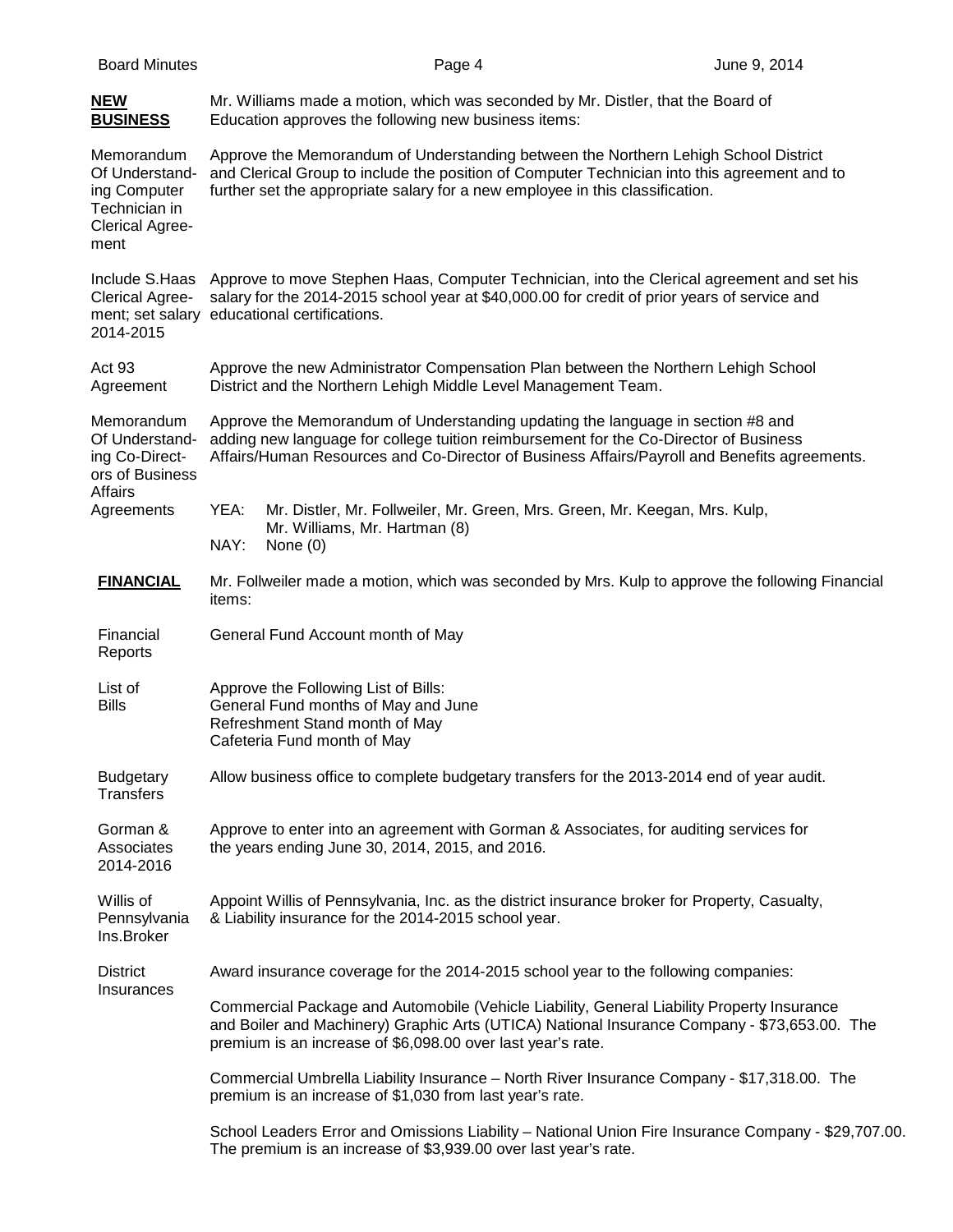| <b>FINANCIAL</b><br>$($ cont. $)$<br>Worker's<br>Compensation<br><b>School District</b><br>Insurance<br>Consortium | Appoint School District's Insurance Consortium as the district's Workers' Compensation<br>carrier for the 2014-2015 school year at an estimated premium of \$86,187.00,<br>approximately a \$6,404.00 increase. This amount is an estimated total, final cost is<br>based on actual payroll figures.                                                                                                                                                                                                                                                                                                                                                                                |  |  |  |  |  |
|--------------------------------------------------------------------------------------------------------------------|-------------------------------------------------------------------------------------------------------------------------------------------------------------------------------------------------------------------------------------------------------------------------------------------------------------------------------------------------------------------------------------------------------------------------------------------------------------------------------------------------------------------------------------------------------------------------------------------------------------------------------------------------------------------------------------|--|--|--|--|--|
| <b>District</b><br>Financial<br>Institutions                                                                       | Authorize the following financial institutions to act as approved depositories for school district<br>funds and or temporary investments. The Northern Lehigh School Board further authorizes the<br>following financial institutions to transfer funds on deposit to any other bank for the credit of the<br>Northern Lehigh School District. The Board further authorizes the Business Manager and/or<br>Superintendent to enter into agreements, supplements or amendments to agreements to<br>implement the foregoing operations for the 2014-2015 school year.                                                                                                                 |  |  |  |  |  |
|                                                                                                                    | <b>Prudential-Bache Government Securities Trust</b><br>First Niagara<br>Wells Fargo National Bank<br>Pennsylvania Local Government Investment Trust (PLGIT)<br><b>TD Wealth</b>                                                                                                                                                                                                                                                                                                                                                                                                                                                                                                     |  |  |  |  |  |
| Payment of<br>Bills In<br>July                                                                                     | Approve to grant permission to the business office to pay general fund and capital projects bills<br>that are scheduled for payment during the month of July as required by contract. There is no<br>scheduled board meeting in July.                                                                                                                                                                                                                                                                                                                                                                                                                                               |  |  |  |  |  |
| Student<br>Accident &<br>Athletic<br>Insurance<br>Carrier                                                          | Appoint American Management Advisors, Inc. as the 2014-2015 Student Accident and Athletic<br>Insurance Carriers. The renewal rate is \$19,912.00, to include all interscholastic sports, band<br>and cheerleading. Voluntary school coverage is \$22.00 for the school time rate and \$88.00 for<br>the 24-hour rate.                                                                                                                                                                                                                                                                                                                                                               |  |  |  |  |  |
| Board<br>Secretary &<br>Treasurer<br><b>Bonds</b><br>2014-2015                                                     | Approve to renew the following expiring bonds for the 2014-2015 fiscal year through Willis of<br>Pennsylvania, Inc.                                                                                                                                                                                                                                                                                                                                                                                                                                                                                                                                                                 |  |  |  |  |  |
|                                                                                                                    | A \$50,000 Board Secretary Bond for the term of July 1, 2014 to July 1, 2015 at an annual<br>premium of \$175.00.                                                                                                                                                                                                                                                                                                                                                                                                                                                                                                                                                                   |  |  |  |  |  |
|                                                                                                                    | A \$50,000 Board Treasurer Bond for the period July 1, 2014 to July 1, 2015 at an annual premium cost<br>of \$269.00.                                                                                                                                                                                                                                                                                                                                                                                                                                                                                                                                                               |  |  |  |  |  |
| California<br><b>First Leasing</b><br>Corporation<br>Computer<br>Leasing                                           | Upon final approval of the General Fund Final 2014-2015 budget, approve the lease of desktop<br>computers for the High School Study Island Lab and Slatington Elementary Computer Lab<br>(Rm 291); laptop computers for the High School Science Department laptop carts (130) and<br>Faculty; interactive projectors for High School Rooms 221 and 102; and replacement printers for<br>the Middle School Office, High School Guidance and Main Office from California First Leasing<br>Corporation 18201 Von Karman Avenue, Suite 800 Irvine, CA 92612 for \$61,000 per year with a<br>lease term of 36 months and a one dollar (\$1) buyout option at end of the lease agreement. |  |  |  |  |  |
| Commit<br>Assign<br><b>Fund Balance</b>                                                                            | Approve to commit and/or assign portions of the June 30, 2014 fund balance for the<br>following purposes (actual amounts to be determined after completion of the 2013-2014 end of year<br>audit):                                                                                                                                                                                                                                                                                                                                                                                                                                                                                  |  |  |  |  |  |
|                                                                                                                    | <b>PSERS</b> Increase<br><b>Replacement Equipment</b><br>Health Insurance Premiums<br>Long Range Maintenance<br>Technology                                                                                                                                                                                                                                                                                                                                                                                                                                                                                                                                                          |  |  |  |  |  |
| School<br>Dentist                                                                                                  | Approve to appoint Dr. Harry Shleifer of Broadway Family Dentistry as the school dentist for<br>the 2014-2015 school year at the quoted fee of \$1.00 per dental exam needed.                                                                                                                                                                                                                                                                                                                                                                                                                                                                                                       |  |  |  |  |  |
| School<br>Physician                                                                                                | Approve to appoint Dr. Nicole Sully and Dr. Amy Steigerwalt of Parkland Family Health Center<br>as school physicians for the 2014-2015 school year. The fee for grade level physicals will<br>be \$20.00 per physical needed. Consultant services will be provided at no charge.                                                                                                                                                                                                                                                                                                                                                                                                    |  |  |  |  |  |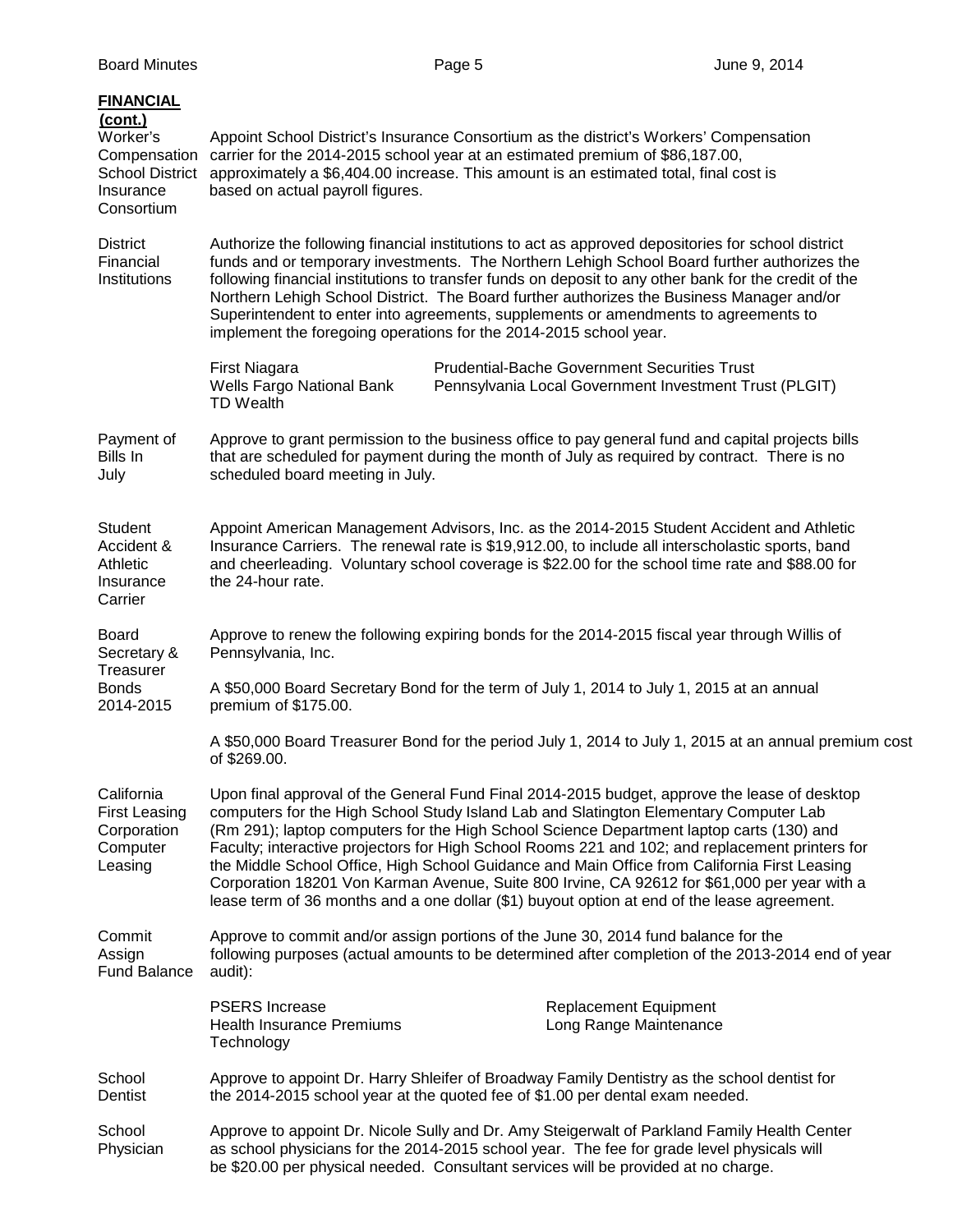| <b>FINANCIAL</b> |                                                                                               |
|------------------|-----------------------------------------------------------------------------------------------|
| (cont.)          |                                                                                               |
| Football         | Approve to appoint Lehigh Valley Network to provide football game physicians for the          |
| Game             | 2014-2015 school year at a quoted fee of \$150.00 per regular season game and \$175.00        |
| Physician        | per post-season game. There is no increase over last year's rates.                            |
|                  |                                                                                               |
| Western          | Approve a five year service agreement (July 1, 2014 – June 30, 2019) with Western Pest        |
| Pest             | Services for pest control service at all 4 buildings, the field house and the maintenance     |
| Services         | building, in the amount of \$268.00 per month for years one and two (\$3,216.00 per year),    |
| 2014-2019        | \$284.00 per month for years three and four (\$3,408.00) and \$295.00 per month for year five |
|                  | $(S3.540.00)$ .                                                                               |
| Homestead/       | Approve the following Homestead/Farmstead Resolution, as presented.                           |
| Farmstead        |                                                                                               |
| Resolution       | <b>NORTHERN LEHIGH SCHOOL DISTRICT</b>                                                        |
|                  |                                                                                               |
|                  | 2014 Homestead and Farmstead Exclusion Resolution                                             |

**RESOLVED**, by the Board of School Directors of the Northern Lehigh School District, that homestead and farmstead exclusion real estate tax assessment reductions are authorized for the school year beginning July 1, 2014, under the provisions of the Homestead Property Exclusion Program Act (part of Act 50 of 1998) and the Taxpayer Relief Act (Act 1 of 2006), as follows:

- **1. Aggregate amount available for homestead and farmstead real estate tax**  reduction. The following amounts are available for homestead and farmstead real estate tax reduction for the school year beginning July 1, 2014:
	- a. **Gambling tax funds.** The Pennsylvania Department of Education (PDE) has notified the School District that PDE will pay to the School District during the school year pursuant to Act 1, 53 P.S. § 6926.505(b), as a property tax reduction allocation funded by gambling tax funds, the amount of \$946,070.29 plus an additional \$33, which was undistributed school year beginning July 1, 2013, for a total amount of \$946,103.29.
	- b. **Philadelphia tax credit reimbursement funds**. PDE has notified the School District that PDE will pay to the School District during the school year pursuant to Act 1, 53 P.S. § 6926.324(3), as reimbursement for Philadelphia tax credits claimed against the School District earned income tax by School District resident taxpayers, the amount of \$5,048.68.
	- c. **Aggregate amount available.** Adding these amounts, the aggregate amount available during the school year for real estate tax reduction is \$951,151.97.
- **2. Homestead/farmstead numbers.** Pursuant to Act 50, 54 Pa. C.S. § 8584(i), and Act 1, 53 P.S. § 6926.341(g)(3), the County has provided the School District with a certified report listing approved homesteads and approved farmsteads as follows:
	- a. **Homestead property number.** The number of approved homesteads within the School District is 3,744.
	- b. **Farmstead property number.** The number of approved farmsteads within the School District is 29.
	- c. **Homestead/farmstead combined number.** Adding these numbers, the aggregate number of approved homesteads and approved farmsteads is 3,773.
- **3. Real estate tax reduction calculation.** The school board has decided that the homestead exclusion amount and the farmstead exclusion amount shall be equal. Dividing the paragraph 1(c) aggregate amount available during the school year for real estate tax reduction of \$951,151.97 by the paragraph 2(c) aggregate number of approved homesteads and approved farmsteads of 3,773 (before considering the assessed value of approved homesteads and approved farmsteads having an assessed value below the preliminary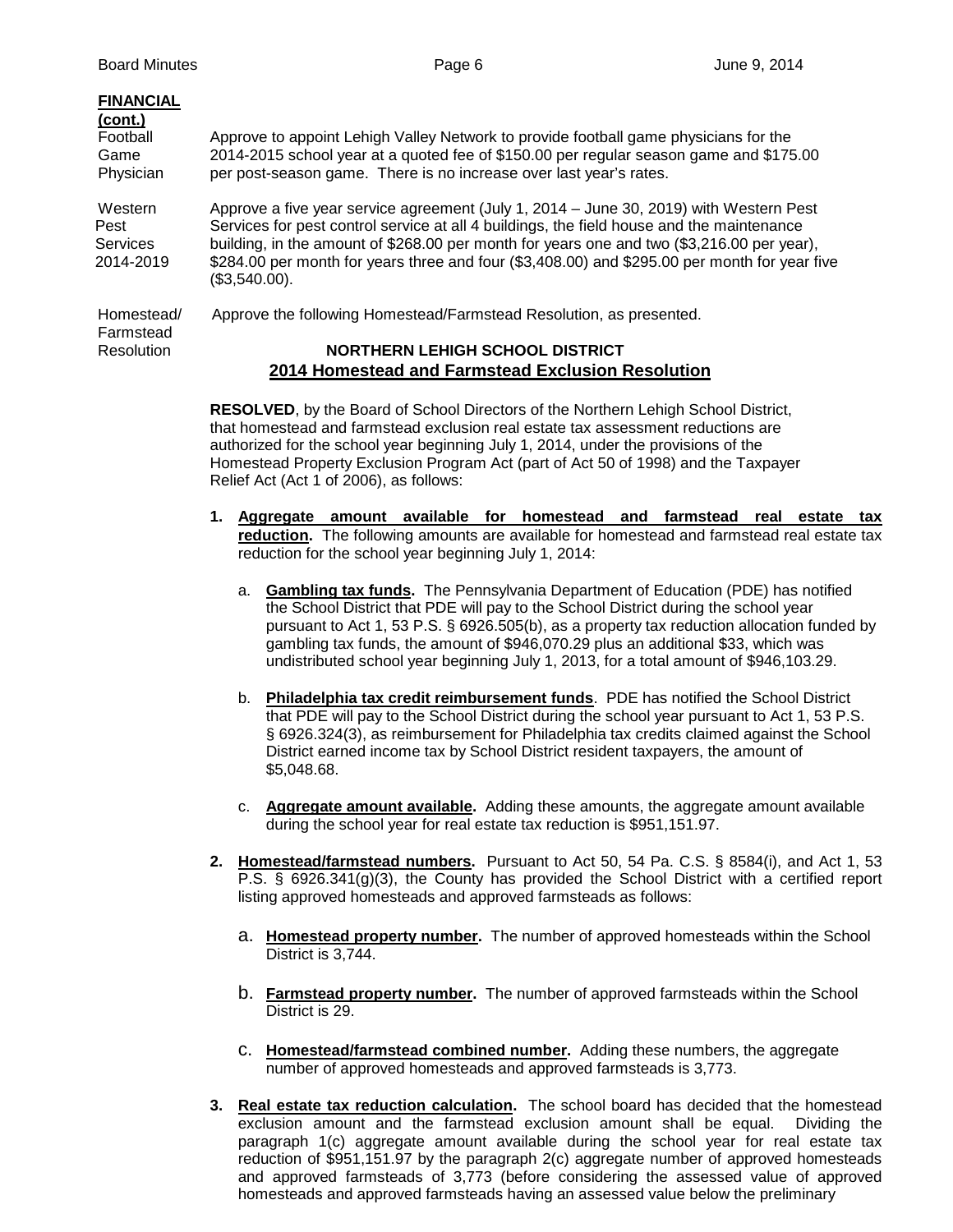**FINANCIAL** calculation of the maximum real estate assessed value reduction amount to be established **(cont.)** as the homestead and farmstead exclusion amount), the preliminary calculation of the maximum real estate tax reduction amount applicable to each approved homestead and to each approved farmstead is \$252.10.

> Based on calculations provided by the School District Business Office from the best available information and carefully evaluated by the School Board, considering the assessed value of approved homesteads and approved farmsteads having an assessed value below the preliminary calculation of the maximum real estate assessed value reduction amount to be established as the homestead exclusion and the farmstead exclusion amount, an additional aggregate amount of \$20,043.67 will be available during the school year for real estate tax reduction applicable to approximately 3,588 homesteads and farmsteads, resulting in an additional real estate tax reduction amount available for each homestead and farmstead of \$5.59. Adding this additional amount to the preliminary calculation of the maximum real estate tax reduction amount of \$252.10, the final maximum real estate tax reduction amount applicable to each approved homestead and to each approved farmstead is \$257.69.

- **4. Homestead exclusion calculation.** Dividing the paragraph 3 maximum real estate tax reduction amount of \$255.26 by the School District real estate tax rate of 20.7644 mills (.0207644) for Lehigh County and 57.8350 mills (.0578350) for Northampton County, the maximum real estate assessed value reduction to be reflected on tax notices as a homestead exclusion for each approved homestead is \$12,410 for Lehigh County or \$4,455 for Northampton County, and the maximum real estate assessed value reduction to be reflected on tax notices as a farmstead exclusion for each approved farmstead is \$12,410 for Lehigh County or \$4,455 for Northampton County.
- **5. Homestead/farmstead exclusion authorization – July 1 tax bills.** The tax notice issued to the owner of each approved homestead within the School District shall reflect a homestead exclusion real estate assessed value reduction equal to the lesser of: (a) the County-established assessed value of the homestead, or (b) the paragraph 4 maximum real estate assessed value reduction of \$12,410 for Lehigh County or \$4,455 for Northampton County. The tax notice issued to the owner of each approved farmstead within the School District shall reflect an additional farmstead exclusion real estate assessed value reduction equal to the lesser of: (a) the County-established assessed value of the farmstead, or (b) the paragraph 4 maximum real estate assessed value reduction of \$12,410 for Lehigh County or \$4,455 for Northampton County. For purposes of this Resolution, "approved homestead" and "approved farmstead" shall mean homesteads and farmsteads listed in the report referred to in paragraph 2 above and received by the School District from the County Assessment Office on or before May 1 pursuant to Act 1, 53 P.S. § 6926.341(g)(3), based on homestead/farmstead applications filed with the County Assessment Office on or before March 1. This paragraph 5 will apply to tax notices issued based on the initial tax duplicate used in issuing initial real estate tax notices for the school year, which will be issued on or promptly after July 1, and will not apply to interim real estate tax bills.
- YEA: Mr. Distler, Mr. Follweiler, Mr. Green, Mrs. Green, Mr. Keegan, Mrs. Kulp, Mr. Williams, Mr. Hartman (8)

NAY: None (0)

 **LEGAL** Mr. Distler made a motion, which was seconded by Mrs. Kulp, that the Board of Education approve the following legal item:

Sweet, Approve to appoint Sweet, Stevens, Williams & Katz, LLP as special counsel for the 2014-Stevens, 2015 school year for special education consultations and student services as outlined in the Williams & attached agreement. The cost of these services will be \$6,300 for the 2014-2015 school year Katz, LLP and is a part of the Special Education budget. This is an increase of \$300.00 over last year's rates.

> YEA: Mr. Distler, Mr. Follweiler, Mr. Green, Mrs. Green, Mr. Keegan, Mrs. Kulp, Mr. Williams, Mr. Hartman (8)

NAY: None (0)